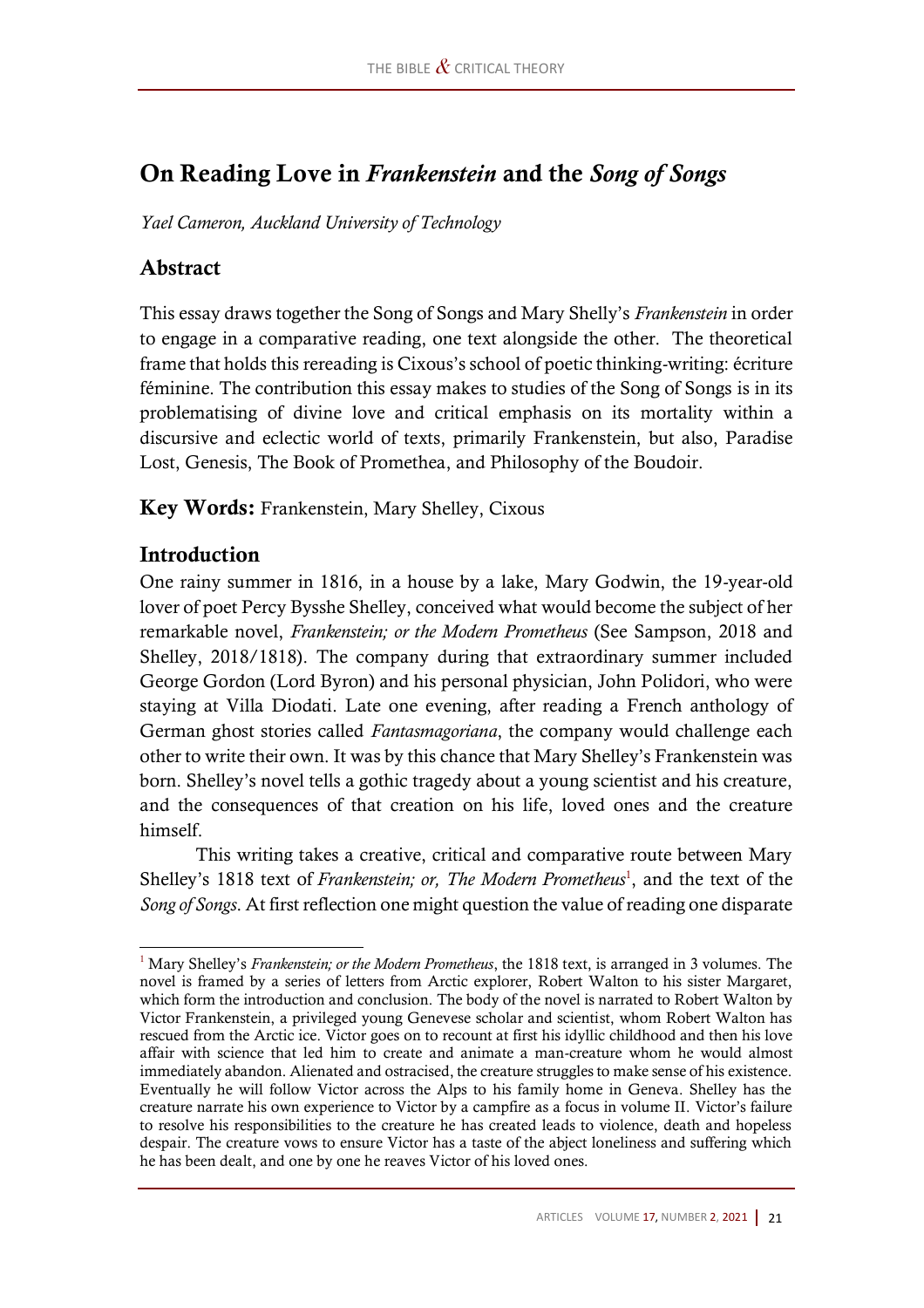text with an ancient, sacred other, separated as these texts are by time, space, language and genre. Yet, it is the premise of this writing that such discourse between texts can realize novel insights, so that an old and well-read text might be reanimated on the platform of the other and speak again into the contemporary discursive space. In this instance I pose the character "Promethea" as heroine, and as foil to the Prometheus of *Frankenstein*, weaving this figure into the ghost of the woman of the Song of the Songs. I reread locales in the Song of Songs through this thematic lens, invoking as part of the bricolage "dehiscence" (see also Klangwisan, Forthcoming) as a poetic stylistic in the Song of Songs. The notion of dehiscence (the poor closing of a wound) resonates with Frankenstein's ghoulish reconstruction of the body in parts, one that finds an eerie trace in the Song of Song's body poetry. Mary Shelley's compelling storytelling about loneliness, the loss of one's soul, and the failure of love can thus reinscribe the Song of Songs, making new meaning in the creature's shadow. Both texts explored here travel riveting arcs with elements of adoration, abandonment, violence and despair presented in beautiful and ghastly ways.

In terms of methodology and genre, this writing is influenced by the distinctive thinking-poetic of Hélène Cixous. *Écriture féminine* offers among other things, a way of moving freely and subtly between contrasting texts in order to elucidate new portents, resonances and possibilities (For further on écriture féminine, see Hélène Cixous 1993). Calling forth Cixous's *Le Livre de Promethea* (Cixous 1983) as a threshold text and third interlocutor, a hypothetical textual garden is created where Mary Shelley's creature and the woman of the Song of Songs encounter each other. In this liminal space, that is, Promethea's garden, thematic lines in the Song of Songs are creatively reanimated and merged with Shelley's *Frankenstein*, creating implicit, uncanny effects. Italicized poetic breaks in this writing act as gateways into this liminal space, incarnating the voice of Promethea. These creative interludes both disrupt and open the space inviting the reader inside.

## On Reading Love in Frankenstein and the Song of Songs

*"*Promethea has awakened in me dreams extinguished for thousands of years; sometimes one catches on fire even through so many icy layers…Promethea has rekindled dreams of fire in me, dreams of abysses, they are terribly dangerous dreams: as long as they are dreams alone, as long as one dreams alone*"* (Cixous 1991, 24).

I call the woman of the Song of Songs "Promethea," in memory of the Titan god of fire. I find her signature in any number of gardens of creation. I might find her in the grave also, the other ghastly garden of creation that is a touchstone in Shelley's *Frankenstein*. In the Song of Songs, Promethea, like her Greek brother, Prometheus, plays with fire. She is found where passion burns like Sheol and love's "darts are darts of fire, / A blazing flame" (8:6). Promethea blazes like the luminaries, shining "like the dawn,  $\ell$  Beautiful as the moon,  $\ell$  Radiant as the sun" (6:10). In Greek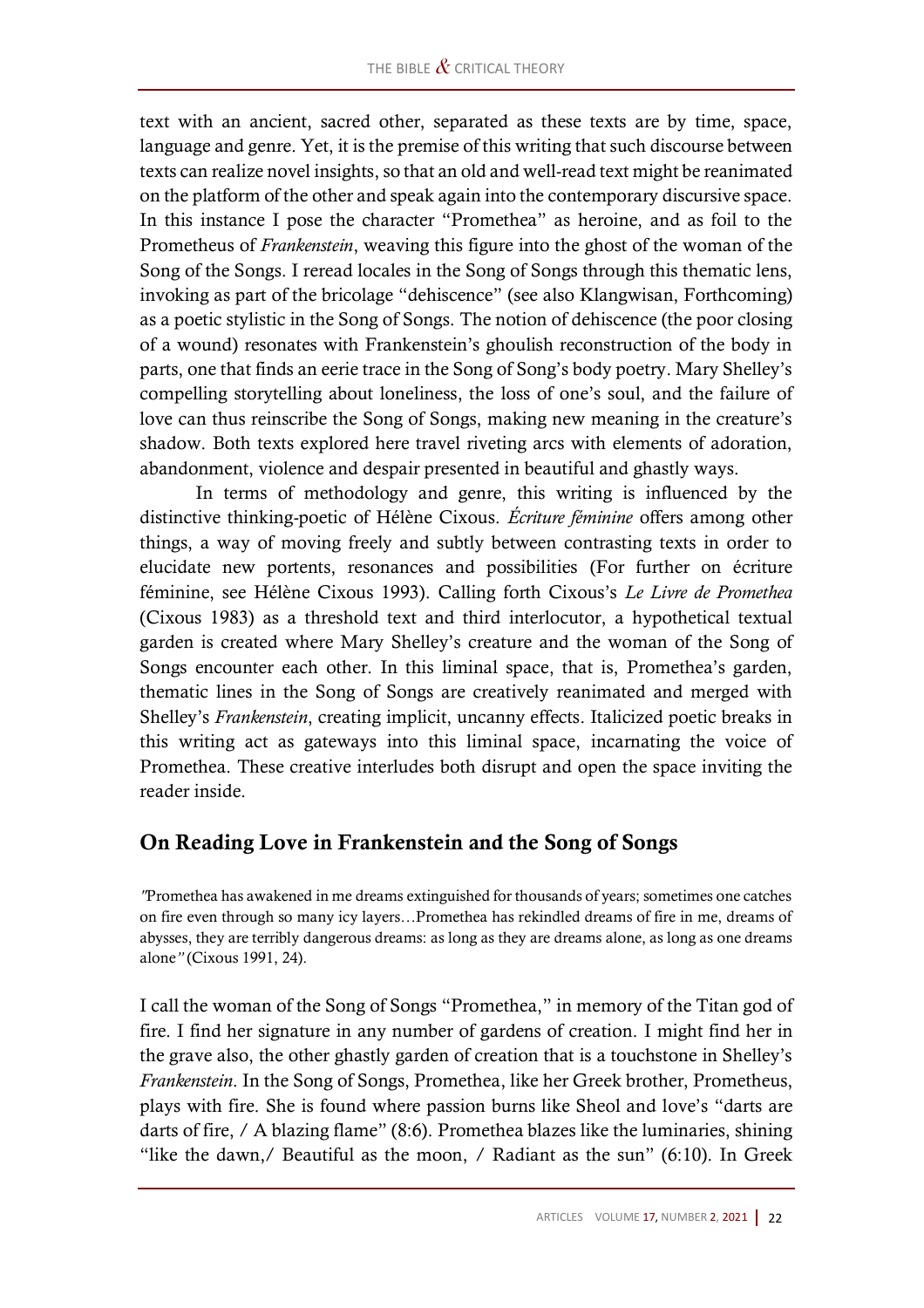primordial memory, the "Prometheus" of Shelley's novel, created men from clay, together with his own brother. Prometheus stands in the eyes of Byron and Percy Shelley as a worthy symbol of rebellion—a rebellion against the gods.<sup>2</sup> The character of Victor Frankenstein himself will define himself by this myth, and fire as a sigil appears everywhere in Mary Shelley's text (Johnson 2014, 20). Prometheus is the fire bringer, who opens the world to the entangled poles of creation and destruction, fated to be the father of the human race. In Aeschylus' version of the story of Prometheus, *Prometheus Bound*, the daily suffering of Prometheus is on gratuitous display (Aeschylus 2009). Promethea suffers too. While Prometheus is an object of pity, chained to a cliff, exposed to the elements and at the mercy of Zeus' eagle as punishment for stealing fire, in this same place Promethea's personal agonies have turned since the very beginning.

Memories of Genesis pervade both Shelley's novel and the Song of Songs.<sup>3</sup> The ageless trope of the biblical creation of man lies deeply curled in Mary Shelley's imaginary. The creation of *'adam* is at once cosmic and domestic, intimate and portentous: "And the Lord God formed man from the dust of the ground, and he breathed into his nostrils the breath of life; and man became a living soul" (Gen 2:7 JPS). The Song of Songs finds its own lovers in another garden while Shelley's creature is a blighted mockery of Adam and this knowledge twists the creature in agitated despair:

Like Adam, I was created apparently united by no link to any other being in existence; but his state was far different from mine in every other respect. He had come forth from the hands of God a perfect creature, happy and prosperous, guarded by the especial care of his Creator; he was allowed to converse with, and acquire knowledge from beings of a superior nature: but I was wretched, helpless, and alone. Many times I considered Satan as the fitter emblem of my condition; for often, like him, when I viewed the bliss of my protectors, the bitter gall of envy rose within me (Shelley 2018, 121).

It is a strange and bitter love with which Frankenstein's creature bears his creator. It is also a passionate love that will carry this desolate Adam over hills like a stag (2:8), presenting him peering in through windows like a voyeur (2:9), that will have him in bed with Frankenstein's bride in a violent and passionate parody of a

<sup>&</sup>lt;sup>2</sup> Mary Shelley's concern with Prometheus was undoubted reinforced by her associates. Percy Shelley's own interest in the Prometheus myth which he adapted in the closet drama *Prometheus Unbound* which draws certain inspiration from John Milton's ode to the biblical creation of man, *Paradise Lost*: "With fear and self-contempt and barren hope;/ Whilst me, who am thy foe, eyeless in hate" (Bysshe Shelley 2017, page no), but also George Gordon, Mary Shelley's associate that extraordinary rainy summer, will be celebrated for his poetic work on Prometheus: "… to thee the strife was given/ Between the suffering and the will,/ Which torture where they cannot kill;/ And the inexorable Heaven,/ And the deaf tyranny of Fate,/ The ruling principle of Hate,/ Which for its pleasure doth create/ The things it may annihilate" (Shelley 1818, 245).

 $3$  Phyllis Trible's use of Gen 2-3 as a "hermeneutical key" with regards to the Song of Songs is a critical backdrop here (Trible 1978, 144-165). I develop this idea further in Klangwisan 2014.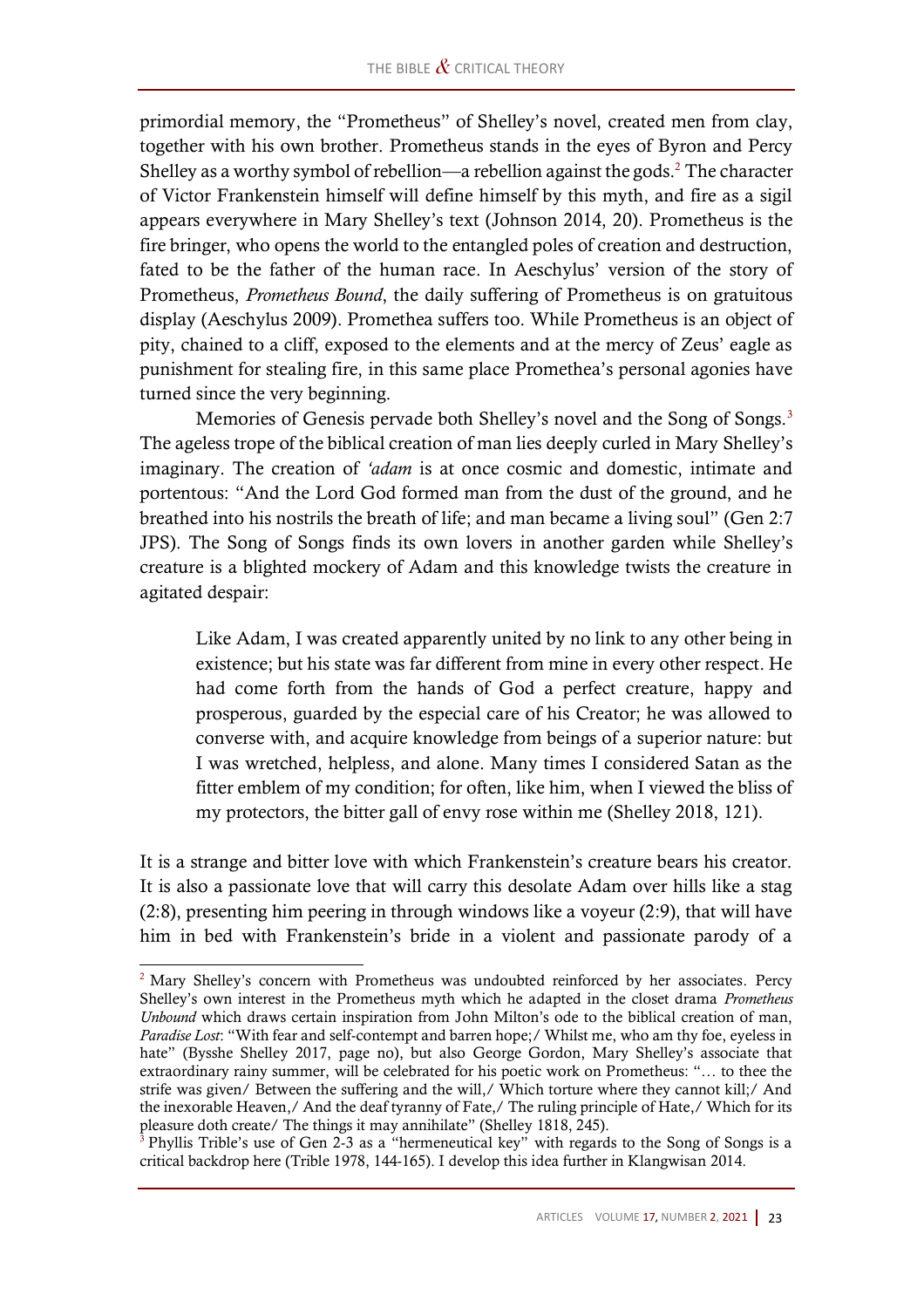wedding night (1:16). If the Song of Songs is love's celebration, *Frankenstein* is love's interment. But it may also be the case that these stories of love in negative and positive foil are not so removed. Hate is nearer to love than we think. Envy is entwined with desire (Landy 2011, 226). Passion is sometimes a crime, thus for Victor Frankenstein, "Everywhere I turn I see the same figure—her bloodless arms and relaxed form flung by the murderer on its bridal bier" (Shelley 2018, 189). Love and hatred continue to joust at the icy end of the world, $4$  but from Promethea comes this warning: "I adjure you,/ O maidens of Jerusalem,/ By gazelles or by hinds of the field:/ Do not wake or rouse Love" (3:5). This gambit signals a moment of escape from "the little cage," a small cause for Promethea that is no less significant than "cosmic devastation" (Cixous 1996, 176).

"How close I came to not being alive. To not being born. A matter of one day … The hour I was born a poet died ... How close I came to not being me, to not being who I was born. How close I came to being only the vague shadow of who I am ... I heard a sobbing in your breast, sobs of wonder, because what a birth it is to awaken!" (Cixous 1996, 176)"

The feminine is an almost invisible or supplementary party in the primeval phallocentric creation scenes, as phallocentric as *Frankenstein*. Sexual difference is elemental in each of these texts. In the Greek myth of Prometheus, Hephaestus would counter by creating the woman Pandora as a punishment to human men. In the Garden of Eden, Eve appears as the more profane creation (Cixous 1996, 74), made up of an extraneous body part from the sleeping Adam. The *Song of Songs* draws from the symbolism of the Garden of Eden and sexual difference as a critical and organising metafield. The Song's resonant presentation of Eden's imagery arrives with country vistas, wild animals and visceral preponderance of fruit along with all the twos: and interplay of male and female bodies, an interweaving of male and female voice. Promethea's own voice welcomes the reader: "Let him kiss me with the kisses of his mouth" (1:2). Masculine and feminine consort here, "taking each other's measure and finding each other marvellously equal," but it is only in the poem that she is truly freer than men (Cixous 1996, 34).

In *Frankenstein*, Shelley's own battles against the misogyny of her time are entangled with her complicitous affection for John Milton and *Paradise Lost* so that, for some, it is only in the fits of inchoate and monstrous rage laid bare in her writing where her true struggle comes to light.<sup>5</sup> *Frankenstein* is a story of hell that loosely and yet with macabre detail patterns itself on heaven. The creatures of this hell are obscene simulacra, all of them. Frankenstein's creature is grotesque, yet crowned with improbably beautiful pearly-white teeth and glorious flowing black hair

<sup>4</sup> Gilbert and Gubar 2000, 637: "Shelley did manage to still the monster's suffering and Frankenstein's and her own by transporting all three from the fires of filthy creation back to the ice and silence of the Pole."

 $5$  Gilbert and Gubar 2000, 45: "[A]pparently docile way[s] of coping with Miltonic misogyny may conceal fantasies of equality that occasionally erupt in monstrous images of rage."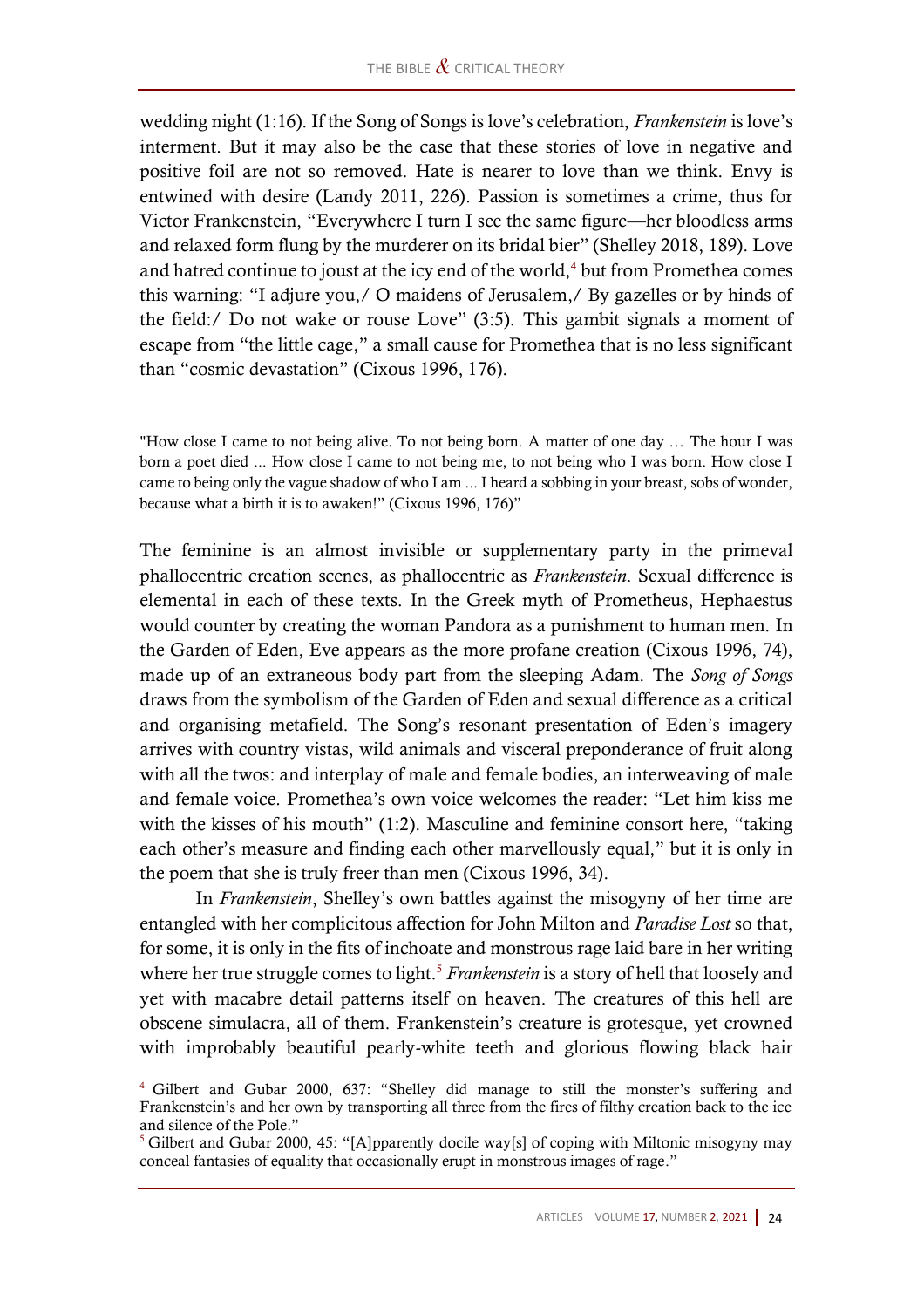(Shelley 2018, 45). The birth of this creature is a "horror story of maternity" that takes place after an obscene labour that is in the very navel of the novel (Gilbert and Gubar 2000, 585). In the birthing of Mary Shelley's gothic fiction she brings her own shocking tale to life, this creative expression of what is apparently a symptom of her own private hell. The being of woman is alienated from history and decomposed by the tenements of childbirth and blood, a scene replayed again and again in the ghastly modernity of a man's world, a tangible taste of the curse of Eve. Gilbert implies of Frankenstein's creature: "that one of the anxious fantasies his narrative helps Mary Shelley covertly examine is the fearful tale of a female fall from a lost paradise of art, speech, and autonomy into a hell of sexuality, silence, and filthy materiality" (Gilbert and Gubar 2000, 585). Mary Shelley lost her mother to childbirth, and she lost three of her four children by Percy Bysshe Shelley to the vicissitudes of poverty and sickness. Her hard-won sexual freedom that had resulted in this dystopian experience of the world had come with exotic costs. The appeal of Milton's dark verse is thus understandable. "Thus, though the woman writer who chooses this means of coping with her difficult heritage may express her anger more openly … concealing female secrets within male-devised genres" (Gilbert and Gubar 2000, 585).

It's not a far cry from the text of Shelley's *Frankenstein* to the scene of Genesis and the garden of Eden and the vicissitudes of Eve, cursed to travail with pregnancies (Gen 3:16). It is not the Bible's, but John Milton's vision of the world and its dark materials. In fact, Milton's *Paradise Lost* reads as if narrated by the Shelley's creature: "A Universe of death which God by curse / Created evil, for evil only good, / Where all life dies, death lives, and nature breeds, / Perverse, all monstrous, all prodigious things/ Abominable, unutterable and worse" (Milton 2020, 43). All three of Shelley's main characters in *Frankenstein* are searching for meaning in a meaningless world, <sup>6</sup> and the three narrators are "in each case speaking into a mirror of his own transgression" (Johnson 2014, 17). These male characters have an impetuous and arrogant desire to recreate themselves, a representation of their own image, a being like them in reflection. This is original sin in Shelley's novel. The three male autobiographies embedded in the novel explore the "necessity of choosing between symbiosis and separation, between the mother and the autonomous self" (Johnson 2014, 18).

The curious appearance of birth scenes in the Song of Songs fetishize creation, and it is Promethea, not Prometheus who is responsible for new life: "Under the apple tree I roused you; / It was there your mother conceived you, / There she who bore you conceived you" (8:5). In the Song the invitation is given to come into the world of the (m)other: "I would lead you, / I would bring you / To the house of my mother, / Of her who taught me" (8:2). Birth is utopian in the Song.

<sup>6</sup> Gilbert and Gubar 2000, 594. Barbara Johnson in her celebrated essay "My monster/myself" finds in the novel the suggestion that, "a woman's desire to write and a man's desire to give birth would both be capable only of producing monsters" (Johnson 2014, 23).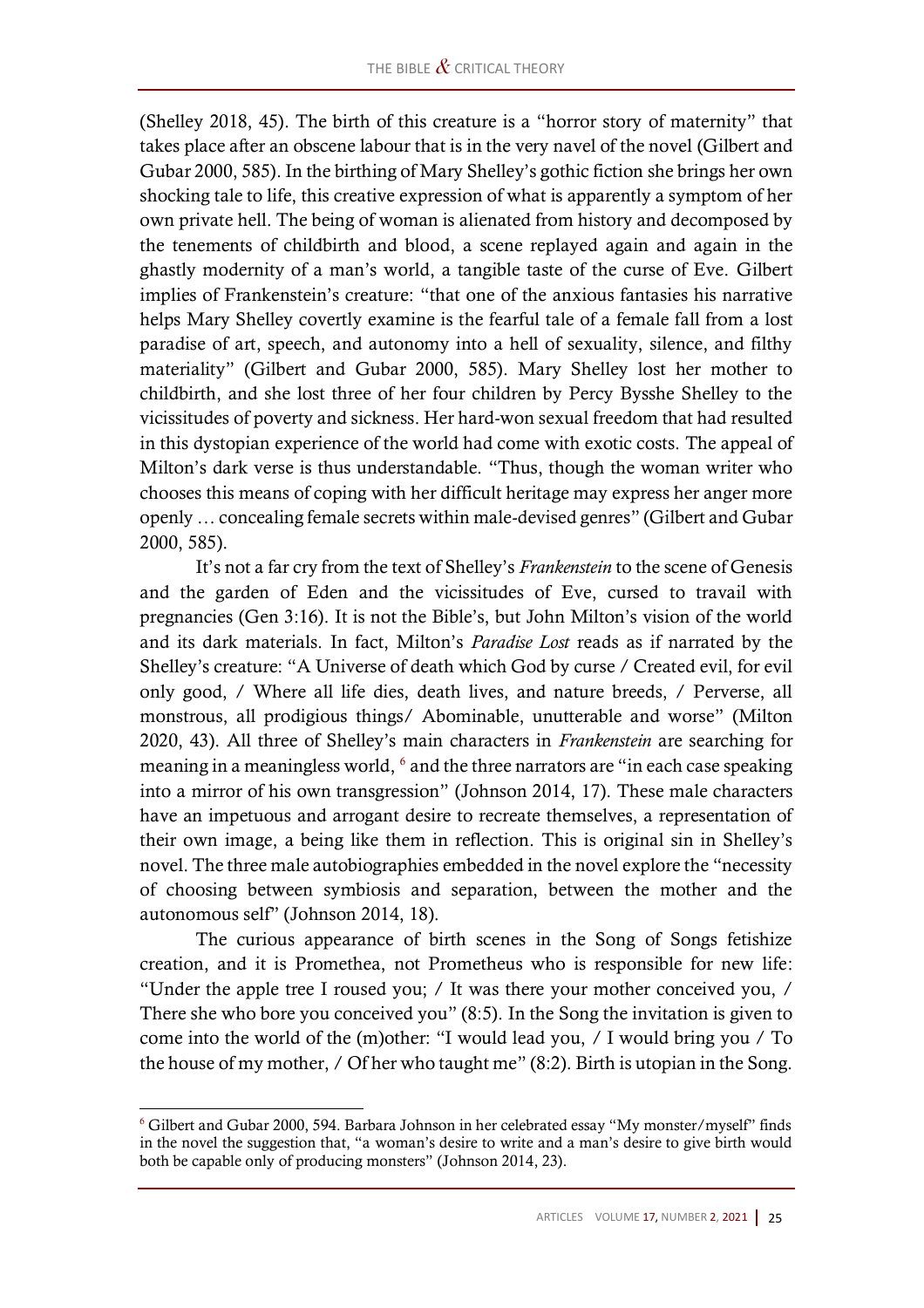The poem seems oblivious to the danger of birth which has invariably been for so many women through history like "cutting bloody butter," with "terrible sadness," in chambers shrouded with bleak sorrow (Cixous 1996, 79). How many women have felt in astonishment, their blood leave them, bodies faithless and faithful, in glazed pain, pouring out (Cixous 1996, 79)?

"I wake and blink my eyes. They're salty, crusted at the rims. My lashes, clotted, and I strained to open them, and it is like sandpaper on my cornea. And then I become aware of the pain. There is agony in every part of what must be my body. Each uncontrollable shudder that takes me brings a discordant keening jag as if his scalpel draws deep cuts along every broken nerve. I'm shorting out, an electrical fire. Every part of my body is a phantom limb clutching and spasming. I am literally in pieces, with nothing but butcher's string holding me together. That, and the memory of you."<sup>7</sup>

There are a series of cuts on the body of the Song of Songs. As if Frankenstein is at work on the text of the poem, words trapped in the attic like frightened starlings. The beloved other is on the table. The scene is ripe with associations to blood, birth and death. The body is routinely dissected and reconstituted. The remnants of this vivisection are a series of rough sutures on the Song of Songs that is identifiable even in the structural body of the poetry. These wounds are dehiscent. The matrix of interconnections and disconnections open and re-open. The apparent transplants and amputations occupy a rhythmically interrupted cadence (Landy 2011, 242). The Song performs leaving and cleaving within its skeletal structure. This executes a curious interplay of opposing energies. What is the possibility that these sutures in the poetry might be intentional acts of beautiful violence by the ancient poet? "Disjunction pervades every level of the poem … violent conjunction of scenes is reflected in the clash of disparate images," and yet at the same time, it creates a whole, a unity that is beyond it and within it (Landy 2011, 30). Is this love, or is this despair? The Song of Songs is not nearly so quixotic as the reader might suppose. It is darker, more divided. What a monstrous creature it is with all its incongruous parts (Landy 2011, 32). The text is the child of desire that arrives after a strange birth. Does the Song of Songs thus trace the inevitable failure of love?

It was on a dreary night of November, that I beheld the accomplishment of my toils. With an anxiety that almost amounted to agony, I collected the instruments of life around me, that I might infuse a spark of being into the lifeless thing that lay at my feet. It was already one in the morning; the rain pattered dismally against the panes, and my candle was nearly burnt out, when, by the glimmer of the half-extinguished light, I saw the dull yellow

 $7$  My own verse, with reference to Cixous 1996, 65. "Tu me fais toutes les douleurs. Et chaque douleur est un bonheur. Les amertumes que tu infiltres dans mon sang sont si douces." (Cixous 1983, 80).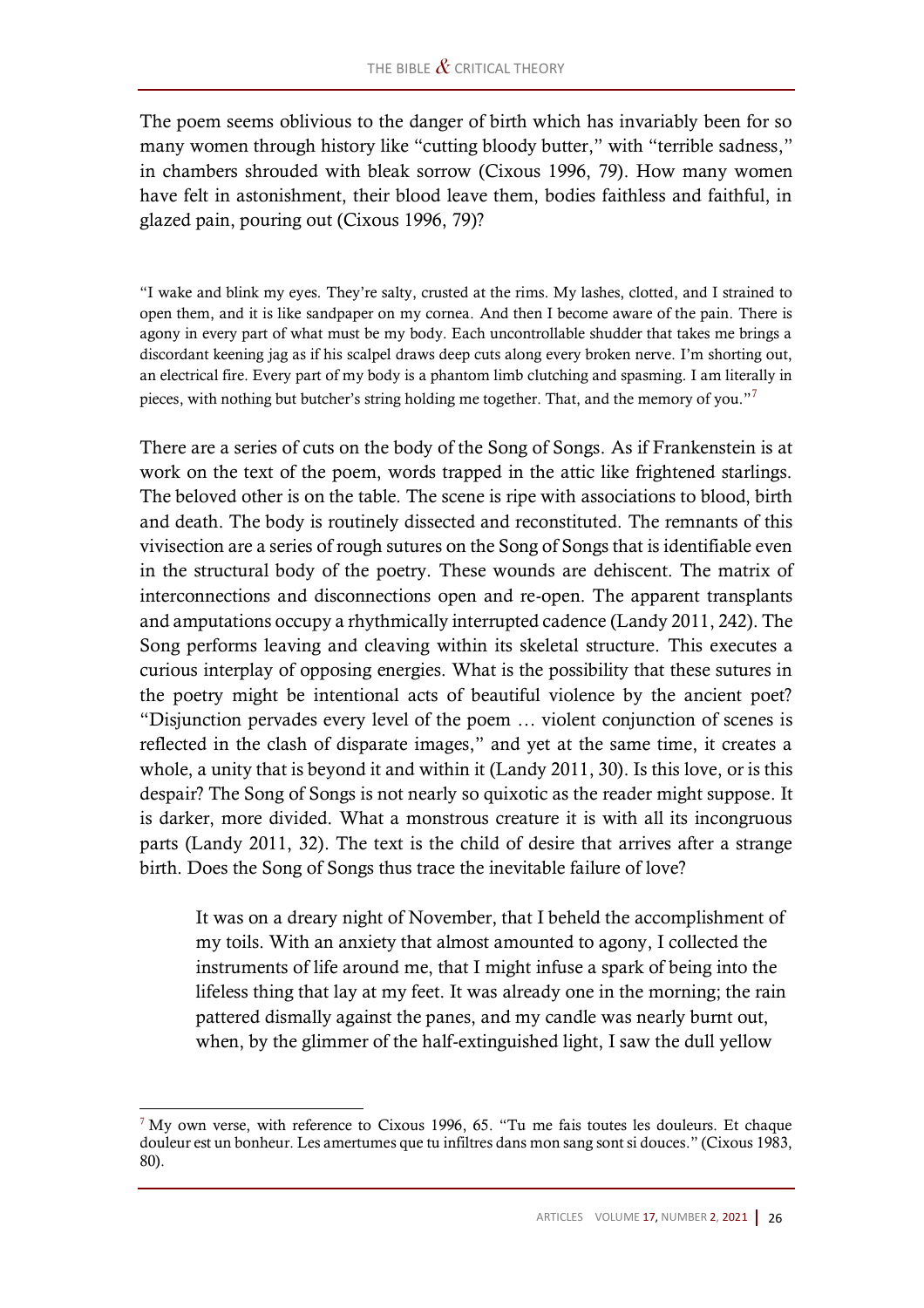eye of the creature open; it breathed hard, and a convulsive motion agitated its limbs (Shelley 2018, 45).

The Song of Songs takes to raising life. Promethea and her lover are in a constant play of re-animation, "conjuring" the other up, bringing the other into being, and playing God (Exum 2005, 6). Where in the creation myths of Eden and Prometheus the forming of a man is a concrete act, the Song's portrayal of this same materiality is continually in flux. Promethea "calls her lover forth through her poetic powers of representation only to let him disappear so that she can conjure him up again" (Exum 2005, 6), not only galvanising the lover's body but galvanising his very words. Like Freud's game of *fort/da* with his grandson (Freud 1920/2001, 18:15), Promethea reanimates her lover and makes him disappear from sight, or moves him from space to space, bringing him near (3:4) or putting him at arm's length (5:4), or as far away as the horizon (2:17). It is speech that executes this miracle, not clay. Speech in this regard is desire clothed in metaphor. These incantations of the Song bring about "infinite deferral of presence" and a fictitious hold (Exum 2005, 7). In this, death is a foil, both directly in the climactic opposition of love and death in 8:5, but also the littler deaths such as the pain of absence, or the pain of immanence. It is this moment when Promethea feels as if she is dying: "Refresh me with apples, / For I am faint with love" (2:5). With this feint, she comes to life, shaking with the pleasure of it.

"Each part of you is beautiful my love, each part of you tears at me with its beauty. It tears at me until I cannot stand the thought of you going or the thought of you arriving. You are everything and nothing. You are the mirror of my secret dreams. I have made you the very image of my own most hideous self. This body, which finds itself embedded in this other body. That, and the fact that your skin barely stretches across your beautiful bones."8

The iconic piece by piece descriptions of the lovers' bodies in chapters 4-7 of the Song of Songs are usually understood in terms of the Arabic poetic equivalent,the *wasf.* This body poetry with all its estranged body parts has an uncanny effect on the reader (See Black 2009 for further on the grotesque body of the Song of Songs). "Ah, you are fair, my darling, / Ah, you are fair. / Your eyes are like doves / Behind your veil. / Your hair is like a flock of goats / Streaming down Mount Gilead. / Your teeth are like a flock of ewes / Climbing up from the washing pool" (4:1-4). These chains of descriptive signifiers draw attention to and detail body parts of the idealised subject of the poem, most often the female subject, linking these parts with disparate images that are as beautiful as they are discordant. The effect, as a whole, is at the same time gratuitous and excessive, provoking a "libidinal investment, an intense sexual charge invested in the whole range of items" (Boer 1999, 59).

<sup>8</sup> My own verse.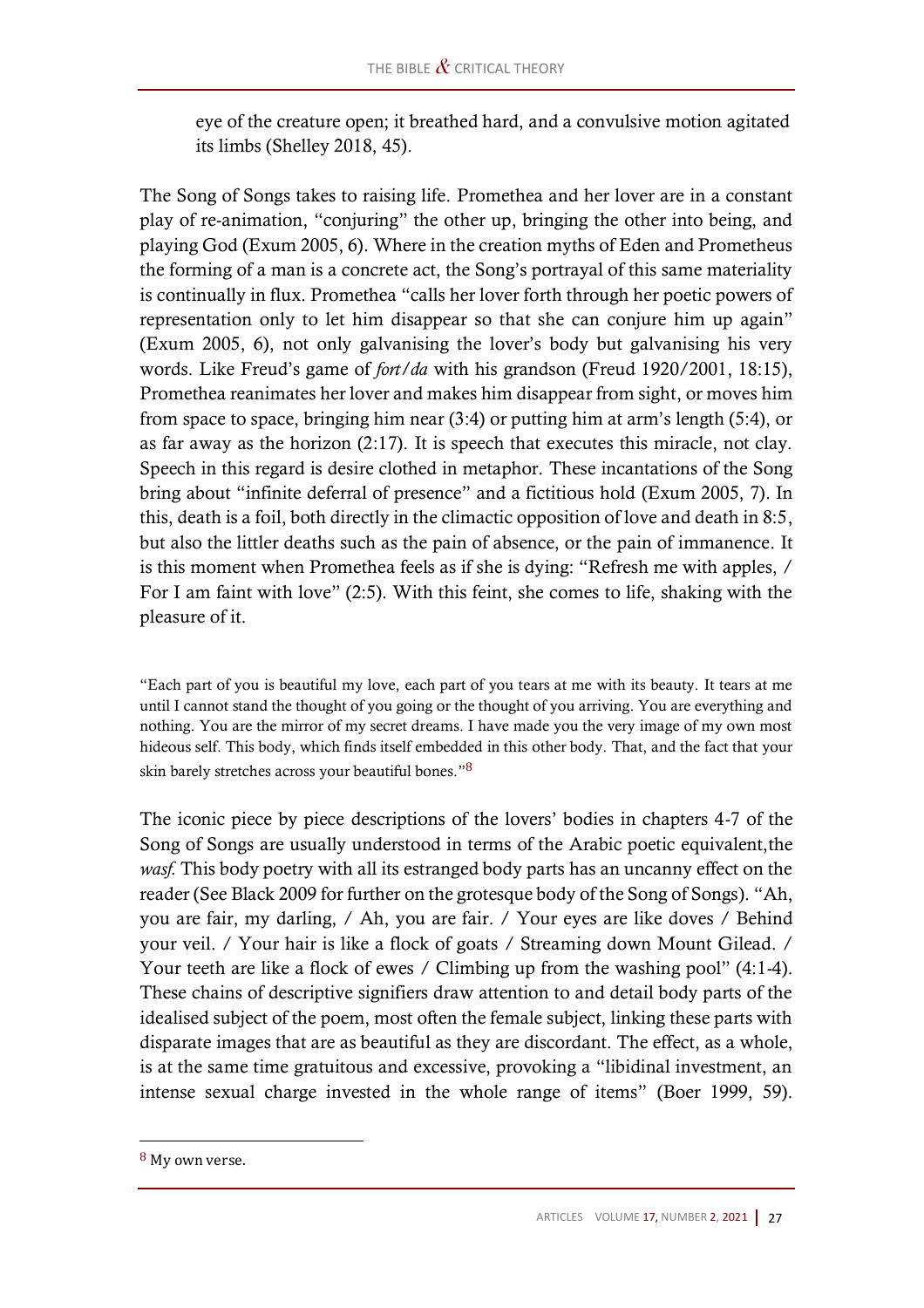Promethea herself "does not exist beyond half-and-half organs—threadbare lips, dove eyes, goat hair—that . . . readers, must connect and collate in order to make her a body" (Meredith 2013, 179). It is as if the lover has collected and selected her beautiful parts in the charnel house, and she, his. One could almost read back into the Song the resonance of Frankenstein's own poignant despair at the terrible, final beauty of his creature:

How can I describe my emotions at this catastrophe, or how to delineate the wretch whom with such infinite pains and care I had endeavoured to form? His limbs were in proportion, and I had selected his features as beautiful. Beautiful!—Great God! His yellow skin scarcely covered the work of muscles and arteries beneath; his hair was of a lustrous black, and flowing; his teeth of a pearly whiteness; but these luxuriances only formed a more horrid contrast with his watery eyes, that seemed almost of the same colour as the dun white sockets in which they were set, his shrivelled complexion, and straight black lips (Shelley 2018, 45).

Promethea is equal part creator and executioner of the other (and vice versa) and this is not far from Frankenstein, the mad scientist (Lacan 2006).

But surely the text of the Song of Songs is on the side of the angels and not monsters.<sup>9</sup> The beauty of its verse is opulent and profound. Its metaphor, imagery, metonymy and synaesthesia are ornate and layered. The Song of Songs is a confection of sweet things. But the text's wounds are stitched and then torn again, as the lovers' bodies are stitched and torn again. These bodies are galvanised anew in each disparate scene. It is as if the lover in the poem assumes a Sadean position and declares, "I have the right to enjoy your body [in pieces]" (Nobis 2017, 170). Thus, not just the right to enjoy the body but the right to dismember and idealise each part, and then reconstitute the whole as love's creator sees fit. Is this mad desire to cut the other in pieces driven by a terror of the whole?

It is possible that terror is one of the constituents of relation between lovers, and this casts shadows (2:17, 4:6) in the midst of an exuberant text. The lovers have a kind of recognition of the other that "sets off" an echo (Lacan 2006). Promethea, who in equal parts must look and cannot look at this other she loves. Her beloved says: "turn away your eyes from me, / for they have overcome me" (6:5). Zizek paraphrasing Lacan and Rilke, writes: "beauty is the last veil that covers the horrible" (Žižek 1999: 221). But it is perhaps better in Rilke's own words in *Duino Elegies*: "For beauty is nothing but the beginning of terror, / which we still are just

<sup>9</sup> Johnson 2014, 638: "In this fierce, Miltonic world, Frankenstein says, the angel woman and the monster woman alike must die, if they are not dead already. And what is to be feared above all else is the reanimation of the dead, specifically of the maternal dead. Perhaps that is why a significant pun is embedded in the crucial birth scene ("It was on a dreary night of November") that, according to Mary Shelley, rose "unbidden" from her imagination. Looking at the "demoniacal corpse to which I had so miserably given life."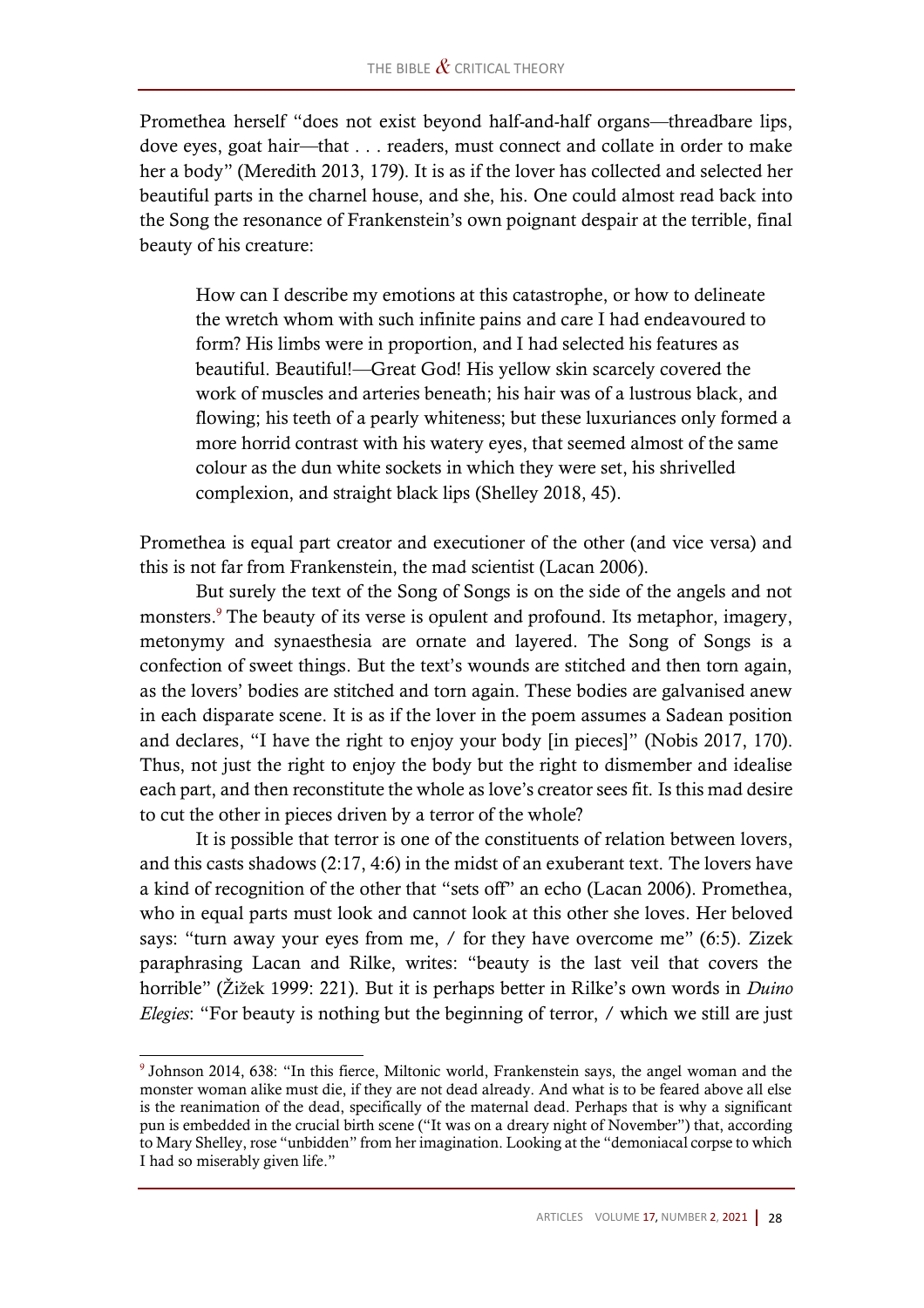able to endure, / and we are so awed because it serenely disdains to annihilate us. / Every angel is terrifying."<sup>10</sup> Beauty and desire draw the other in and hold the other back, an angel and monster wrestling, and, in lieu of seeing the terrifying whole, the lovers entertain each other's body in pieces. Desire feasts on this fantasy that does not equate to the sum total of the other and all their parts. It is as if what truly mattered between them, and the thing that wreaked the most destruction, was the mistaking of the ideal, the dream or the fantasy of the other, "… inconsistent and insubstantial composite of semblances around a Void" (Žižek 1999, 221). To find that, instead of an angel, one loves a monster, appalling "with its yellow skin barely covering its musculature" with strangely beautiful "flowing hair and pearly teeth," and within the instant of apprehension of the beloved monster one faces the terrifying and lonely reality that it is in fact the monstrous self, one sees.

"And you, my love, how do I reach across the abyss to you. I try to reach out but with every step I'm separated from you. Who are you? What have you done to my body? I want to come close, and I want to flee. Only you can end this agony. Your sweetness torments me. I am held captive in your eyes, in your hair. Our eyes desiring, dilating, dancing, and darting away. Eyes torn from lids (Cixous 1996, 75)." 11

Love's executioner in the Song of Songs might be reduced to no more than the instrument that slices, bent beneath pleasure's law, which Lacan will say, "always fall short of its aim" (Lacan 2006, 652). Love is then an ouroboros that winds eternally between sex and death, pain and pleasure.<sup>12</sup> What does Promethea want? She is both beautiful and tragic, her beauty "the ultimate barrier that forbids access to a fundamental horror" (Lacan 2006, 654). The elements of the body are so deranged that they can never be reassembled. She is mimicking some kind of demand for death, some kind of demand for life, she and her lover strung between eros and the end. The two are both denying the reality behind their desire, in this collection of beautiful parts arranged in a field organised by a fantasy, the semblance of wholeness, yet always and already lacking. There is almost a sadistic turn in the Song where each lover "discharges the pain of existence onto the Other, but without seeing he himself turns into an 'eternal object'" (Lacan 2006, 656). There is a yearning for redemption here and the illusion of the immortal soul that does not cease in desiring the desire of the other (Lacan 2006, 656). Such monstrous desire can't possibly be the property of angels, but it lurks crouching in dreams. This desire is naked, slave to reverie, and does not cease with the death of the other, inviting a

<sup>&</sup>lt;sup>10</sup> Rilke 1998, 3. Gilbert and Gubar, on the woman as angel, remark: "As we argued earlier, women have seen themselves (because they have been seen) as monstrous, vile, degraded creatures, secondcomers, and emblems of filthy materiality, even though they have also been traditionally defined as superior spiritual beings, angels, better halves. 'Woman [is] a temple built over a sewer,' said the Church father Tertullian, and Milton seems to see Eve as both temple and sewer, echoing that patristic misogyny" (Gilbert and Gubar, 2000, 627).

<sup>&</sup>lt;sup>11</sup> My own verse drawn from Cixous 1983, 93: "quelle douleur de n'être que des yeux."

 $12$  "[P]ain has a longer cycle than pleasure in every respect" (Lacan 2006, 653).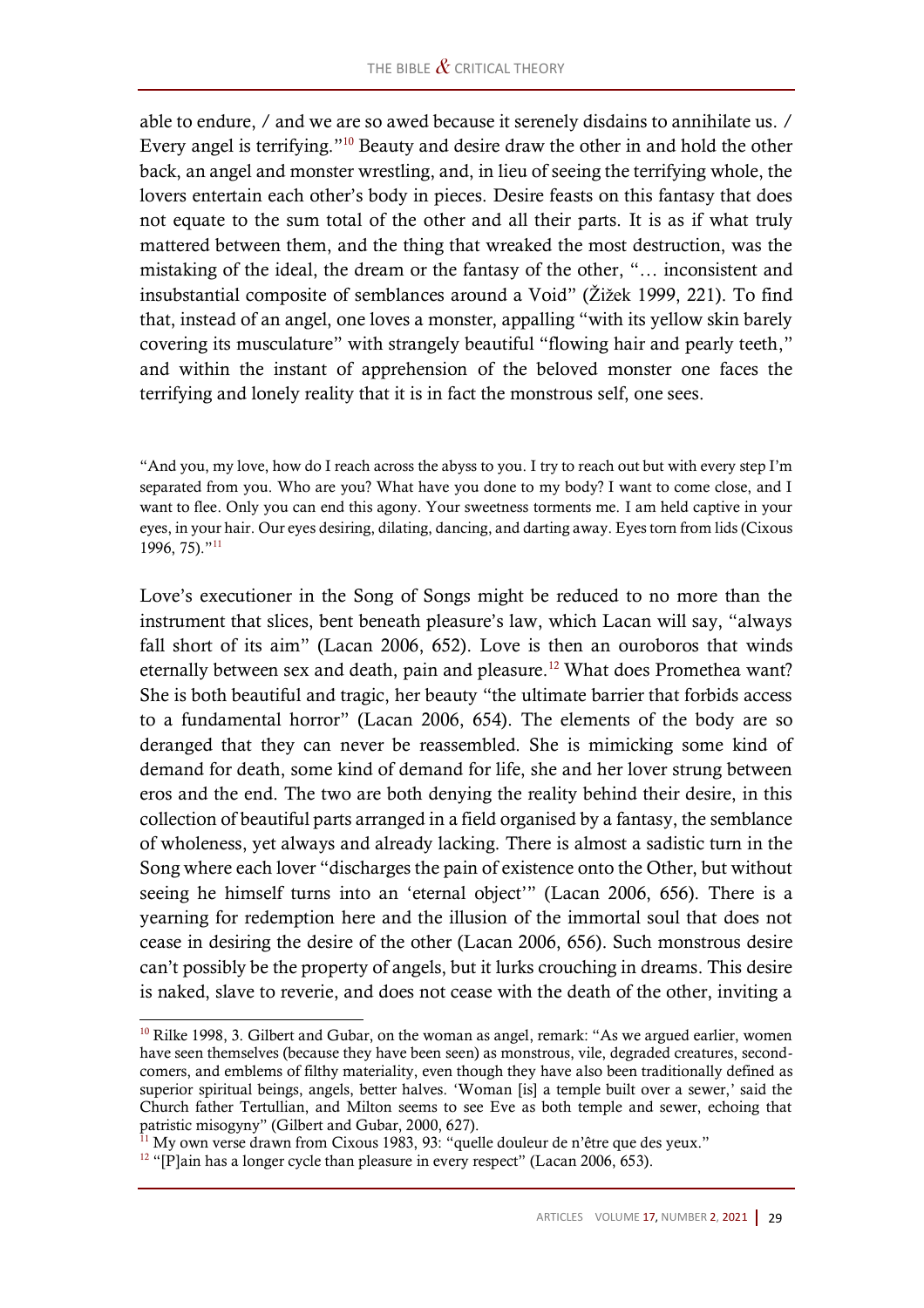kind of sacramental necrophilia (Lacan 2006, 658). The rule of law and the entombment of desire become the very same (Lacan 2006, 660). In *Frankenstein*, the creature is driven by this same tormented law of love:

For some days I haunted the spot where these scenes had taken place; sometimes wishing to see you, sometimes resolved to quit the world and its miseries for ever. At length I wandered towards these mountains, and have ranged through their immense recesses, consumed by a burning passion which you alone can gratify (Shelley 2018, 135).

It is a resonant movement from love to death. Promethea is tormented by the beauty of her lover, as he is of her, tormented by proximity to the possibility of the realisation of desire and its incipient death, a sharp and terminal fall. Love is continually sabotaged by a kind of futility and misalignment, and consequences that are proportionally anticlimactic—the lovers discover they have created in each other a creature with no soul. These newly created beings in the Song of Songs face the continual threat of abandonment, escape routes that end in dead ends and the wretched creature's never-ending replay of thwarted expectations. In the Song of Songs, Promethea is abandoned because it appears that, when she is out of sight of her lover, she is also out of mind. This vulnerability creates the conditions that lead to the assault of her body on a dark and lonely street (Song 5:7). Her lover will be at times reduced to a disembodied voyeur, a single eye, echoing Shelley's sad creature behind the wall, gazing through a split in the shuttered window and "peering through the lattice" (2:9):

I found that one of the windows of the cottage had formerly occupied a part of it, but the panes had been filled up with wood. In one of these was a small and almost imperceptible chink, through which the eye could just penetrate . . . It was a lovely sight, even to me, poor wretch! who had never beheld aught beautiful before . . . I felt sensations of a peculiar and overpowering nature: they were a mixture of pain and pleasure, such as I had never before experienced, either from hunger or cold, warmth or food; and I withdrew from the window, unable to bear these emotions (Shelley 2018, 98-99).

"When you went away, you left me nothing but the sun-bleached world. You did not even leave me a heart to bleed with. I found I was standing there with no body, and so no voice for calling you. Wait for me now. Now I see you, I see it all, it all comes to me, you hit me all at once, ten times I am struck by your hair, your body emits thousands of rays at me." (Cixous 1996, 129).

So why love? What comfort can Promethea offer the soul who walks love's paths? She is continually being born, strange and new. What immense universes exist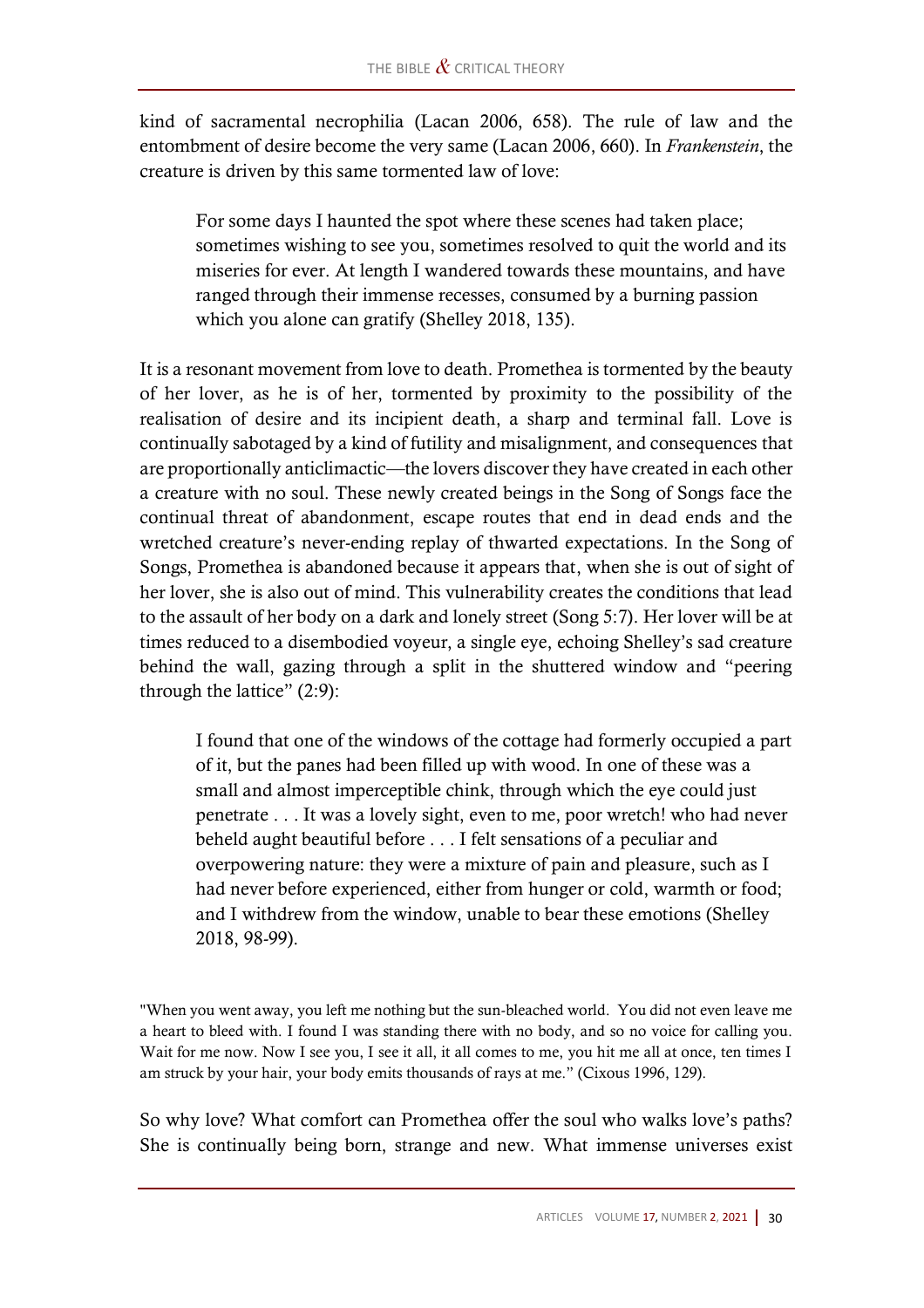within her? There is no stasis, no familiar ground. There is no home here that the lover has not already corrupted with desire's illusions. Shelley's creature was once good and compassionate, but with the experience of abandonment and isolation, the spurning hatred of fellow-creatures left him murderous, then searching for refuge in desert mountains and dreary glaciers.<sup>13</sup> To find Promethea, one must travel to Lebanon, climb Amarna's Peak, and then ascend also into Senir and Hermon, defying lions and leopards on the way.<sup>14</sup> Promethea of the Song of Songs is in turn angel then demon, she plays monster, she is terrifying, awe-inspiring, merciless, bestowing and receiving both immeasurable pleasures and devastating pains. Love is this traitorous gift of fire, that once belonged only to gods. It is an immense fire, that vivifies even as it incinerates. Love is greater than the sum of its parts. It forms the most beautiful of all things monstrous. It plunges over mortal limits like a golden eagle, hovering viciously over the chest of each frail lover. It is something like that first rush of life from the mouth of creation. It leaves one bare of protections and burned by the sun. Death comes close, as does envy and hatred and despair (8:6). And yet the bliss of being carried beyond oneself, and to other shores, is worth all impediments, because only love has the power to bring life right into the midst of death, and to make one thirst for this peculiar suffering (Cixous 1996, 96).

#### Reference List

Aeschylus. 2009. "Prometheus Bound." Pages 65-112 in *Greek Tragedies.* 3d edition. Volume 1. Translated by David Greene. Edited by David Greene and Richmond Lattimore. Third edition edited by Mark Griffith and Glenn W. Most. Chicago: University of Chicago Press.

Black, Fiona. 2009. *The Artifice of Love: Grotesque Bodies and the Song of Songs*. Library of the Hebrew Bible/Old Testament Studies 392. London: Bloomsbury.

Boer, Roland. 1999. *Knockin' on Heaven's Door*. Biblical Limits. London: Routledge. Cixous, Hélène. 1983. *Le Livre de Promethea.* Paris : Gallimard.

\_\_\_\_\_\_\_\_\_\_. 1993. *Three Steps on the Ladder of Writing.* Translated by Sarah Cornell and Susan Sellers. New York: Columbia University Press.

\_\_\_\_\_\_\_\_\_\_. 1996. *The Book of Promethea.* Translated by Betsy Wing. Lincoln: University of Nebraska.

Exum, J. Cheryl. 2005. *Song of Songs*: *A Commentary*. Old Testament Library.

<sup>&</sup>lt;sup>13</sup> "How can I move thee? Will no entreaties cause thee to turn a favourable eye upon thy creature, who implores thy goodness and compassion. Believe me, Frankenstein: I was benevolent; my soul glowed with love and humanity: but am I not alone, miserably alone? You, my creator, abhor me; what hope can I gather from your fellow-creatures, who owe me nothing? they spurn and hate me. The desert mountains and dreary glaciers are my refuge" (Shelley 2018, 91).

<sup>&</sup>lt;sup>14</sup> "From Lebanon come with me; / From Lebanon, my bride, with me! / ... from Amana's peak, / From the peak of Senir and Hermon, / From the dens of lions, / From the hills of leopards" Song 4:8.